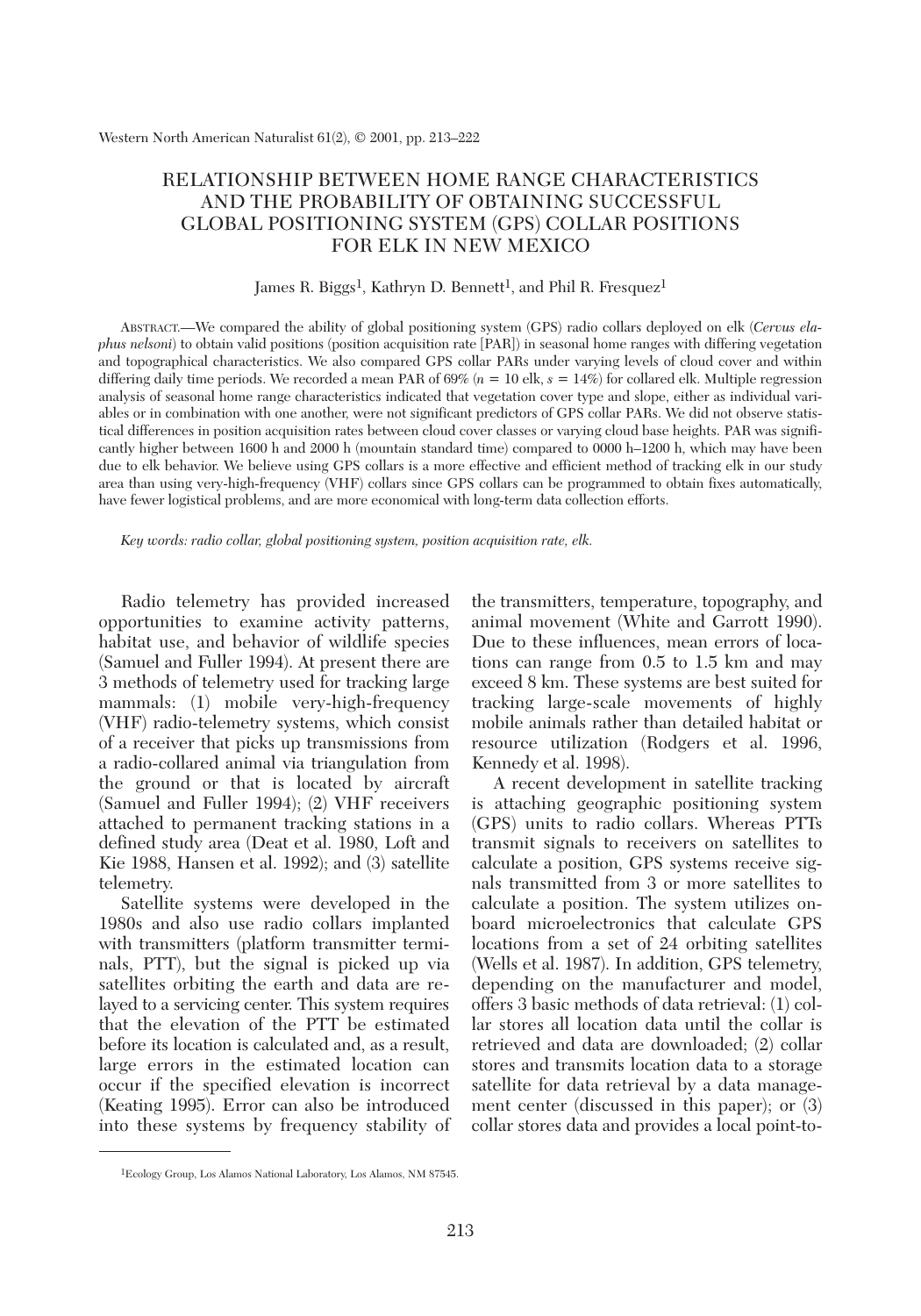point communication link for retrieval (Rodgers and Anson 1994, Rodgers et al. 1996).

Availability of satellites and environmental factors can influence both the accuracy and ability of GPS systems to acquire a location. Until May 2000 the most important signal error was related to selective availability (SA). SA was the intentional degradation of the satellite signal by a time-varying bias that was controlled by the Department of Defense to limit the accuracy of GPS to non-U.S. military and government users (Trimble Navigation 1996). The effect of SA was minimized through the use of differential correction (correct the bias at one location with measured bias errors at a known position). However, on 1 May 2000, President Clinton ordred the U.S. military to cease the intentional degradation of satellite signals. This order will enable the GPS user to obtain more accurate non-differentionally corrected positions. Accuracy can also be affected by the number of satellites available to calculate the location. A GPS receiver must simultaneously receive signals from at least 3 satellites to calculate a location. The number of satellites used in calculating the position determines whether a 2-dimensional (3 satellites) or 3 dimensional (4 satellites) position is obtained. Altitude is fixed in 2-dimensional locations and based on the previous 3-dimensional location. Therefore, 2-dimensional locations can have an increase in horizontal error compared to 3-dimensional (Moen et al. 1997). If 4 simultaneous signals are received, a 3-dimensional location can be calculated and horizontal error is decreased.

Environmental factors that could affect the position accuracy and position acquisition rate (PAR; percentage of locations that a GPS collar successfully acquires from roving satellites based on total number of attempts) are primarily related to topography and plant cover (Rodgers et al. 1995) but may also include weather as it relates to animal behavior (i.e., animals seeking shelter during heavy precipitation events). Because the use of GPS collars is such a newly evolving technique, few studies have investigated its usefulness and effectiveness in tracking animals under various environmental conditions (Rempel et al. 1995, Moen et al. 1996, Rodgers et al. 1996, Edenius 1997).

The objective of this study was to evaluate position acquisition rates of GPS collars de-

ployed on elk inhabiting montane ecosystems in north central New Mexico under different levels of cloud cover, in differing vegetation cover and terrain types within animal home ranges, and within various daily and seasonal periods.

# STUDY AREA

The study area is located within and around Los Alamos National Laboratory (LANL). LANL is located in north central New Mexico on the Pajarito Plateau and the east Jemez Mountains, approximately 120 km north of Albuquerque and 40 km west of Santa Fe. Stretching 33–40 km in a north–south direction and 8–16 km from east to west, the plateau ranges in elevation from about 1680 m to 2250 m and slopes gradually eastward from the edge of the east Jemez Mountains. Elevations reach approximately 3050 m within 1.6 km of the LANL boundary. Intermittent streams flowing southeastward have dissected the plateau into a number of fingerlike, narrow mesas separated by deep, narrow canyons ranging in depth from 15 m to 330 m.

A variety of vegetation communities cover the study area as dictated by the wide range of elevational zones. The Rio Grande floodplain borders the east edge of LANL and contains the lowest elevations in the area. It is characterized by a Plains and Great Basin Riparian-Deciduous Forest (Brown 1982) with cottonwood (*Populus* spp.) and willow (*Salix* spp.). Piñon pine (*Pinus edulis*) and juniper (*Juniperus monosperma*) are common at higher elevations (1860–2070 m) and occur on much of the mesa tops. Ponderosa pine (*Pinus ponderosa*) is common on the higher mesa tops and along many of the north-facing canyon slopes, and species of fir (*Pseudotsuga menziesii* and *Abies* spp*.*) can be found along the higher north-facing slopes intermixing with ponderosa pine. Species of the Rocky Mountain Subalpine Conifer Forest and Woodland occur along the extreme western edge of LANL and are more prevalent at the higher elevations of the nearby Jemez Mountains.

Most canyon stream channels in and adjacent to LANL are ephemeral and therefore not considered wetlands. However, permanent flows from springs and laboratory facility outfalls result in a small number of permanent or near-permanent streams within short stretches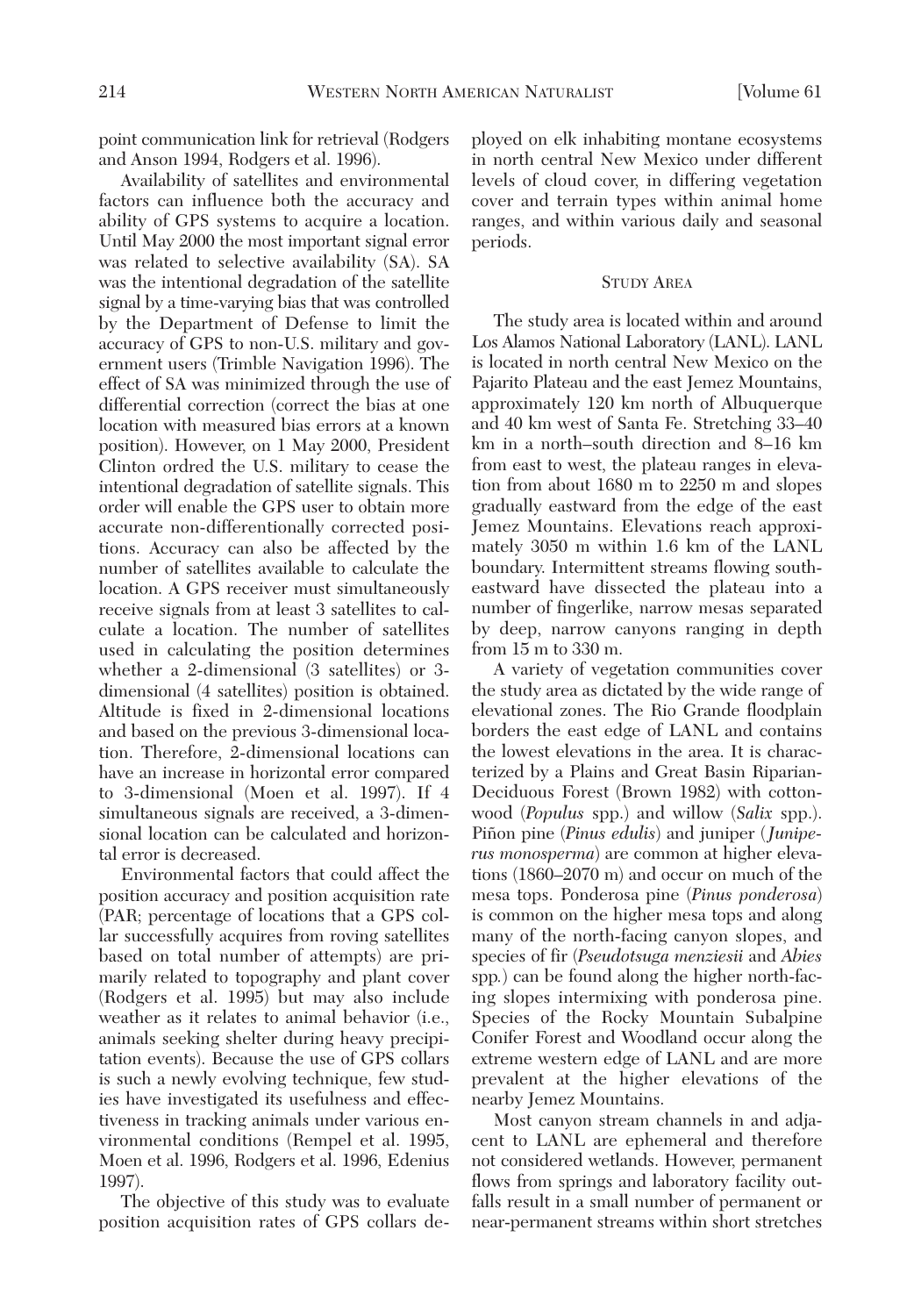of certain canyons. The area that is now LANL has not been exposed to livestock grazing or hunting since the mid-1940s.

### **METHODS**

We collared 6 elk (5 cows and 1 bull) during March and April 1996 using clover traps. We retrieved collars from all 6 animals within 6 to 18 months following collar deployment. Four collars were refurbished by the manufacturer and deployed on different animals (3 cows and 1 bull) in either 1997 or 1998, resulting in a total of 10 collared animals from which data were collected. No animals died or were injured during capture. Estimated age of cow elk ranged from 1 to 7 years. The 6 animals collared in 1996 were captured either in shallow canyons dominated by piñon pine– juniper or on a mesa top dominated by ponderosa pine. Animals collared in 1997 and 1998 were captured either on mesa tops dominated by ponderosa pine or on a mesa top dominated by piñon pine and juniper.

### Collar Programming

We collared each animal with a Telonics, Inc. (Mesa, AZ; use of company name does not imply endorsement by the U.S. Department of Energy) model ST14GPS receiver equipped with a VHF beacon transmitter with an estimated battery life of 12 to 14 months. To maximize battery life while still obtaining sufficient hourly data throughout a 24-hour period, we programmed each collar to attempt to acquire a GPS position every 23 hours. A 23-hour interval allowed the collar to attempt to make a GPS fix each day 1 hour earlier than the previous day. All data (usually 3 to 5 positions) were uplinked from the collar to a data-storage satellite every 3 to 4 days and subsequently retrieved by a servicing center (e.g., Argos Inc.; use of company name does not imply endorsement by the DOE). Raw data (stored in a compressed format using an absolute fix followed by historical fixes relative to the absolute fix) were sent to us from Argos via email, after which they were stored on a PC computer for processing, which was required to convert the data into longitude, latitude, Julian Day, and Greenwich Mean Time (GMT). Longitude and latitude were converted into UTMs using the projection command of ARC/ INFO (ESRI 1991). GMT was represented in

hours and minutes. Because of data storage limitations of the collar, the following information was not stored on the collar: type of GPS fix (either 2-dimensional or 3-dimensional), specific satellites used in the calculation of the position, and current satellite geometry as indicated by the position dilution of precision (Trimble Navigation 1996). Therefore, differential correction of GPS collar data and determination of 2-dimensional versus 3-dimensional positions were not conducted during this study. While SA was enabled, accuracy of nondifferentially corrected GPS collar location data could vary from <1 m to as much as approximately 100 m, while differentially corrected data can provide consistently accurate estimates of true locations to within several meters (Rodgers et al. 1996). Because SA was enabled during our study, locational error was calculated using an ST14GPS collar placed in different habitats and terrain throughout LANL property (Bennett et al. 1997). The mean locational error was 108 m, and no significant differences were found in the mean error between mesa tops and canyons. There were no significant differences ( $\alpha = 0.05$ ) in locational error for the test collar with respect to vegetation cover type and topography; therefore, we assume a similar error rate for collars deployed on elk. Bennett et al. (1997) reported that 95% of the time a position was obtained from the GPS collar, it was within 122 m of the actual location. This was higher than the 100 m expected by U.S. military design specifications for units operating in 3-dimensional mode, suggesting an influence of 2-dimensional locations.

Position acquisition rates were calculated by dividing total number of successful fixes acquired by each collar by total number of fixes attempted by the collar. Number of fixes attempted was based on the preprogrammed interval rate of 23 hours during the life of the collar while deployed on the animal. Length of the data collection period was determined by collar battery life or death of the animal as a result of vehicle collision or hunter harvest.

# Vegetation/Topography Analysis

Because we could collect habitat data only at locations of successfully acquired GPS locations and because we did not know locations of animals when fixes were not obtained, we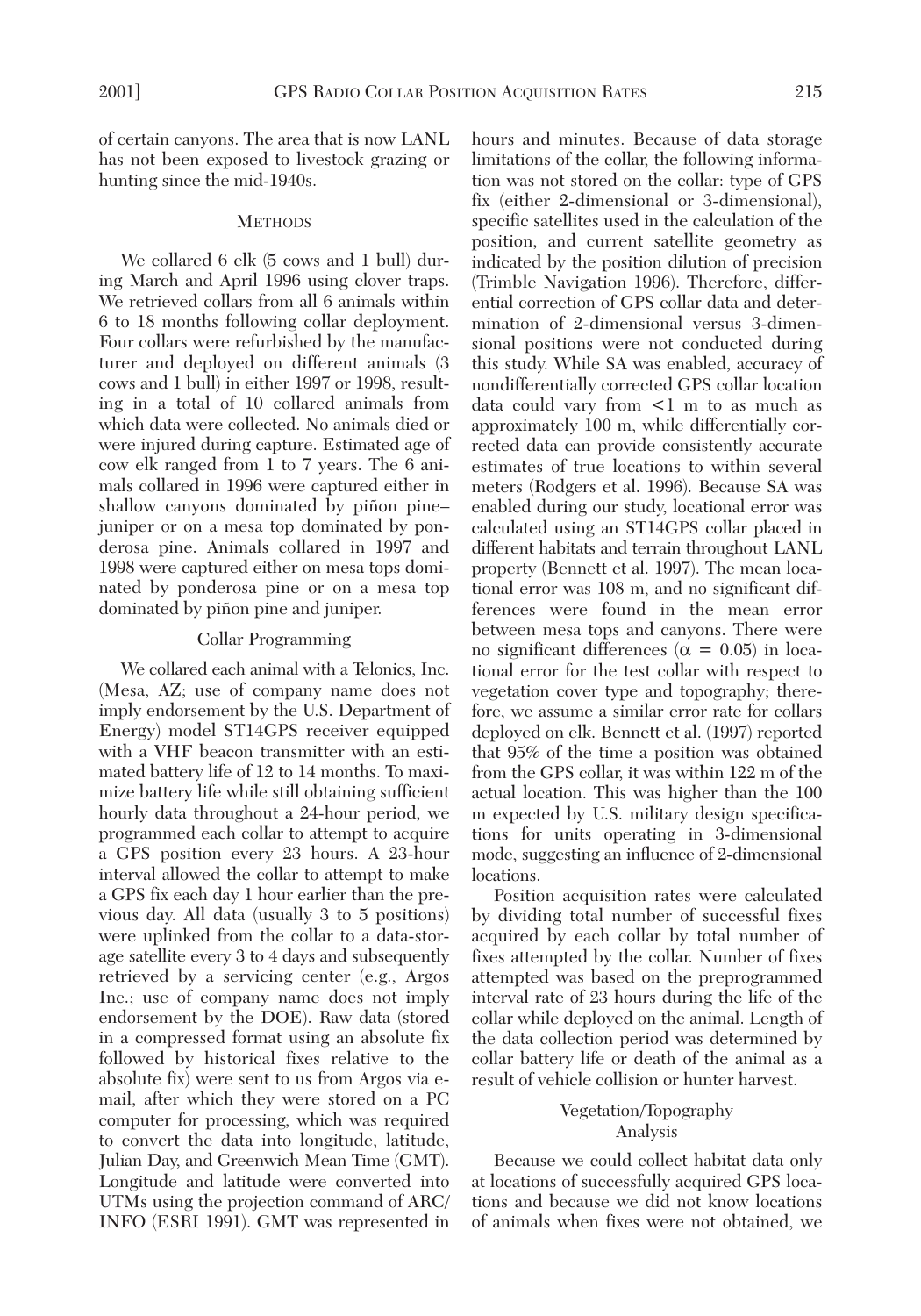used a combination of seasonal home range polygons and GIS vegetation and topographical coverages to compare PARs in each collared animal's seasonal home range to vegetation and slope characteristics of each home range. Seasons were defined as follows: spring (March–April), calving (May–June), summer (July–August), fall (September–October), and winter (November–February). These periods are most representative of the differing seasonal movement and resource-use patterns observed in our study area (White 1981, Allen 1996, Long et al. 1997, Biggs et al. 1999) and coincide with other on-going studies of elk on LANL property. Most individuals migrating onto LANL property do so in late fall (i.e., November), and calving in our study area generally takes place during May and June. During these periods home range polygons can be highly variable and encompass a greater area compared to other seasonal periods. Additional information used in defining these periods was taken from previous elk studies on movement patterns and habitat use in other mountainous regions of New Mexico and western states where terrain and plant species composition are relatively similar to our study area (Findley et al. 1975, Hoffmeister 1986, McCorqoudale et al. 1986). We used the adaptive kernel method of program CALHOME (Kie et al. 1994) to estimate each collared animal's home range using 95% of all animal locations (95% utilization distribution). Based on a visual inspection of each animal's home range, the polygon boundaries did not appear to be dictated by cover type or terrain; therefore, we assume that at least 95% of the unknown locations where fixes were not obtained fell within the home range polygon. Optimum grid cell size and bandwidth (a smoothing parameter) were automatically determined by the program. The program also produces a least-squares cross-validation (LSCV) score, which is a measure of how well the bandwidth fits the data; the lower the LSCV, the better the fit (Worton 1989, Kie et al. 1994). In a few cases grid cell size and bandwidth were manually altered to produce a lower LSCV (Kie et al. 1994), resulting in what is believed to be a better representation of the home range polygon. Once home range polygons were calculated by CALHOME, the output data set of X,Y UTM coordinates was imported to the GIS.

We conducted vegetation analyses using GIS and a land cover map developed at LANL (Koch et al. 1997). A 1992 Landsat thematic mapper image was classified into 30 classes using the Iterative Self-Organizing Data Analysis Technique (ERDAS 1994). These 30 classes were aggregated into 10 land cover types through field surveys, aerial photo interpretation, and incorporation of topographic information. Resulting cover types also included developed and other nonvegetative coverages, as well as cover types not occurring within the study area. Therefore, only 4 cover types were used in our analysis: ponderosa pine forest, open cover (grass/shrubland), mixed-conifer/ spruce-fir forest, and piñon-juniper/juniper woodland. In addition to these cover types, small isolated patches of aspen (*Populus tremuloides*) occur within the study area, but because these represent a very small amount of total cover  $\langle 1.0\% \rangle$ , this cover type was omitted from further analysis. Each seasonal home range polygon was intersected with the vegetation cover type polygons. The total amount of each cover type was then calculated for each home range.

The same method for calculating PARs by cover type was used for calculating PARs by slope type. The percentage of each home range that consisted of each of 8 slope categories (0–5º, 5–10º, 10–15º, 15–20º, 20–25º,  $25-30^{\circ}$ ,  $30-40^{\circ}$ , and  $>40^{\circ}$ ) was calculated. We used a multiple linear regression to test the interaction of slope and habitat characteristics of each seasonal home range with the PAR in that home range.

# Cloud Cover

Data on hourly cloud cover during 1996–97 for Los Alamos County were obtained from the National Climate Data Center, Asheville, North Carolina. Cloud cover data were reported primarily on the hour and were matched by date and time to GPS collar fix attempts (programmed to collect on the hour). However, in some cases no cloud cover data were available during the time a GPS collar fix was attempted. In these cases the closest cloud cover data available to within 1 hour of the GPS collar fix attempt were used. Data from elk collared only in 1996 were used in this analysis. To minimize the potential influence of steeper terrain and heavier vegetation canopy cover associated with some portions of the study area, we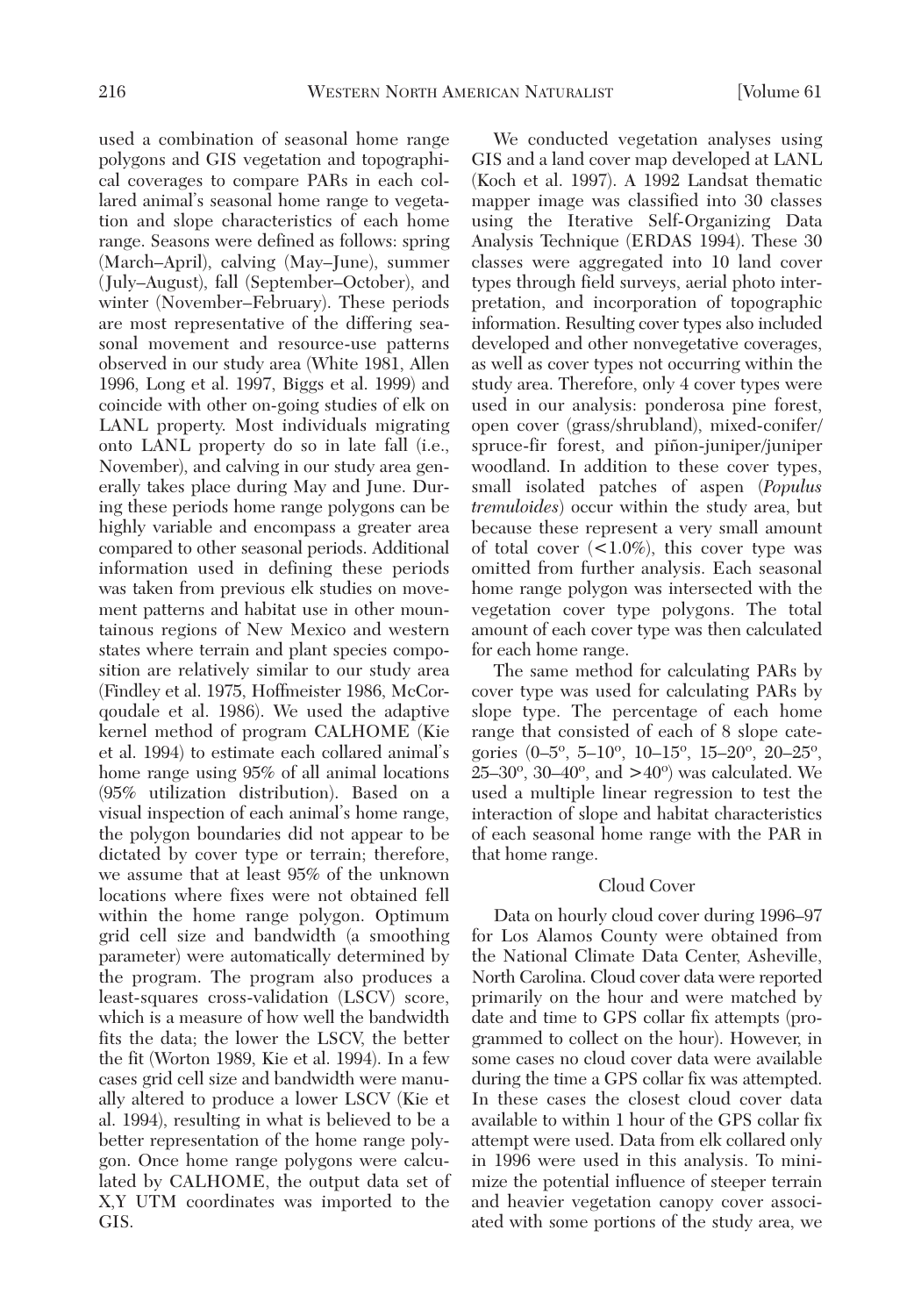restricted the analysis to animals with home ranges that occurred primarily on LANL property and overlapped the location at which cloud cover data were collected. Position acquisition rates were analyzed by cloud ceiling (height of base of cloud cover at <1000 m, 1000–2000 m, and >2000 m) and sky cover (clear; scattered  $= 1/8 - 1/2$  cloud cover; broken = 5/8–7/8 cloud cover; overcast; obscured = foggy conditions). Because PARs are proportions, they can be described by binomial distribution (Freund and Walpole 1987). Therefore, to determine whether PARs were significantly different between cloud cover classes, we constructed 95% confidence intervals (CI) around each cloud cover class PAR to see if CIs overlapped. If they did not overlap, they were considered significantly different (Freund and Walpole 1987).

## Hourly Period

Position acquisition rates were analyzed by day based on 6 hourly blocks within a 24-hour period: 0000–0400, 0400–0800, 0800–1200, 1200–1600, 1600–2000, and 2000–2400 h. Analysis was conducted on data from all 10 animals combined. To determine if PARs were significantly different between hourly periods, we constructed 95% CIs around each hourly period PAR to see if CIs overlapped.

#### **RESULTS**

Of 10 collared elk, 5 were harvested and 3 died as a result of vehicle collisions. The GPS collar operational life (calculated for animals that survived beyond the operational life of the GPS collar) averaged 15 months  $(n = 5)$ , range  $= 11.6 - 17.7$  months). Over 1900 fixes were obtained between March 1996 and June 1998 for all 10 elk combined. Approximately 69% (*s* = 14%) of GPS location attempts were successful and ranged from 54% to 96% for individual animals. Mean yearly PAR ranged from 59% in 1996 to 81% in 1998, was highest in spring (77%) and winter (74%), and was lowest in fall (45%; Table 1).

## Vegetation Cover Type

GPS position acquisition rates were highest during spring and winter, at which times the relatively open cover types (grass/shrubland, piñon-juniper/juniper woodland) were more prevalent in home ranges than were taller

forested cover types (ponderosa pine, mixed conifer; Table 2). Open cover types also made up a relatively large amount of the overall vegetative cover within fall home ranges (47%) when PARs were at their lowest (45%). However, composition of taller forested cover types was relatively similar (45%) to open cover types during that period. Ponderosa pine and mixed conifer constituted >50% of cover during calving and summer, during which time PARs were also low. Although lower PARs were observed in seasonal home ranges that had a greater composition of tall forest cover types, multiple regression analysis showed that cover type was not a significant predictor of GPS position acquisition rate  $(R^2 = 0.19, 37)$ df,  $P = 0.09$ ).

### Topography

Over 50% of all seasonal home ranges consisted of 0–5º and 5–10º slopes (Table 2). However, there was a greater composition of slopes above 5º in home ranges during calving, summer, and fall, at which times GPS collar PARs were lowest. Analysis using multiple regression showed that slope was not a significant predictor of PAR ( $R^2 = 0.19$ , 34 df,  $P = 0.26$ ). Furthermore, addition of cover type to the model did not improve it (*R*2 = 0.25, 30 df, *P*  $= 0.48$ ).

# Cloud Cover

We did not observe any statistically significant differences ( $\alpha = 0.05$ ) in PARs between cloud cover classes nor did we observe any significant differences in PARs between varying cloud base heights. However, PAR was generally lower during overcast conditions and when cloud base heights were <1000 m.

#### Hourly Period

We observed a significant difference ( $\alpha$  = 0.05) between PARs of hourly time periods (Fig. 1). PAR was significantly higher during the period 1600–2000 h than during 0000– 1200 h. PAR was generally higher from noon to midnight compared to the period from midnight to noon.

#### **DISCUSSION**

We compared position acquisition rates of GPS collars deployed on Rocky Mountain elk in north central New Mexico with respect to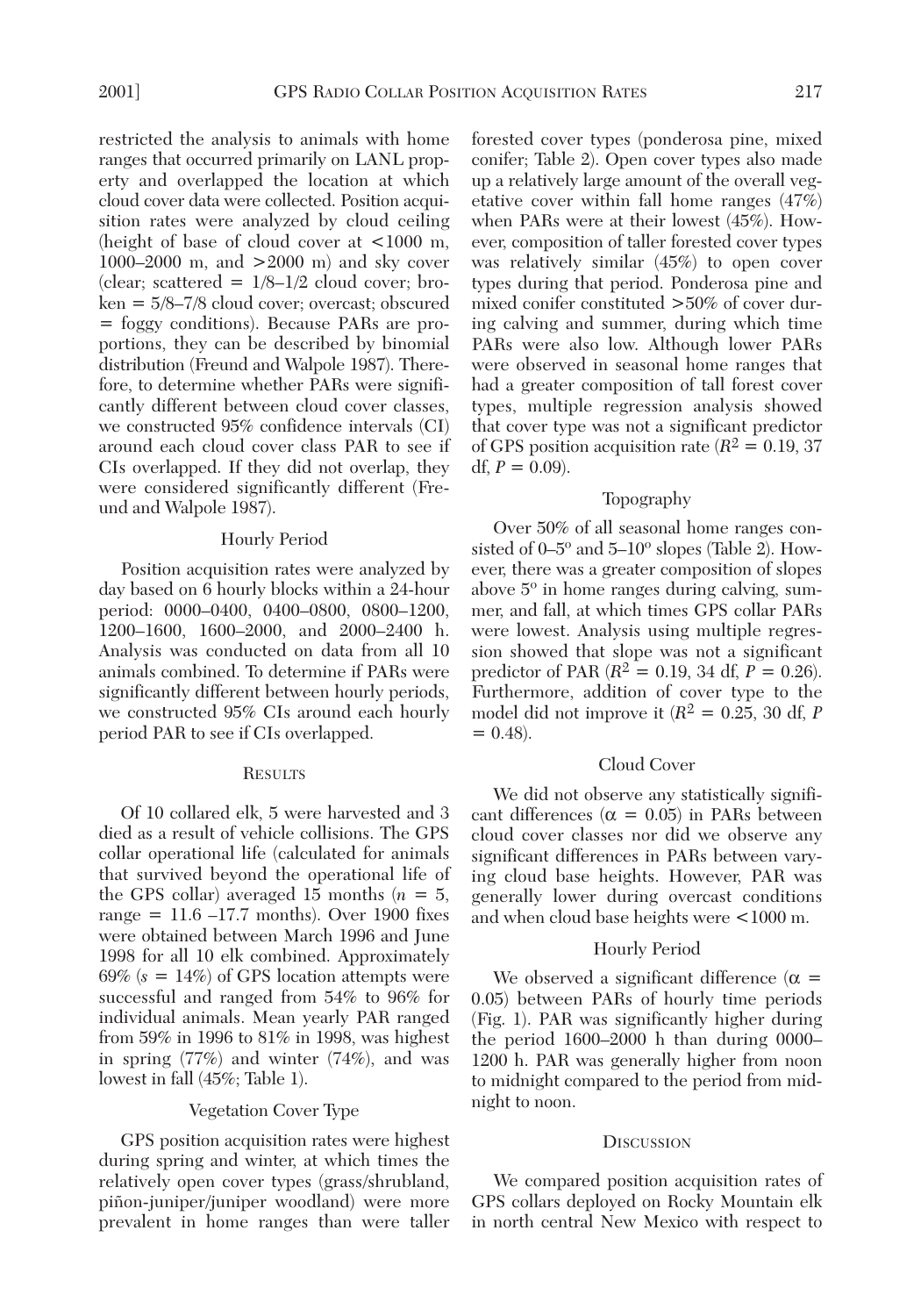| Year   | Season                | Number of<br>animals | Total number of<br>locational fixes | $PAR(\%)$ |
|--------|-----------------------|----------------------|-------------------------------------|-----------|
| 1996   | Spring                | 5                    | 137                                 | 64.3      |
|        | Calving               | 6                    | 227                                 | 59.1      |
|        | Summer                | 6                    | 191                                 | 50.0      |
|        | Fall                  | 5                    | 151                                 | 47.2      |
|        | Winter (1996–97)      | 4                    | 371                                 | 72.8      |
|        | Mean PAR              |                      |                                     | 58.7      |
| 1997   | Spring                | 4                    | 204                                 | 79.7      |
|        | Calving               | 4                    | 148                                 | 57.8      |
|        | Summer                | $\overline{2}$       | 96                                  | 73.8      |
|        | Fall                  | 1                    | 21                                  | 32.8      |
|        | Winter (1997–98)      |                      | 98                                  | 76.6      |
|        | Mean PAR              |                      |                                     | 68.0      |
| 1998   | Spring                | 4                    | 186                                 | 84.9      |
|        | Calving               | $\overline{2}$       | 99                                  | 77.3      |
|        | Mean PAR              |                      |                                     | 81.1      |
|        | MEAN SEASONAL PAR (%) |                      |                                     |           |
| Spring | Calving               | Summer               | Fall                                | Winter    |
| 76.6   | 61.7                  | 55.2                 | 44.8                                | 73.5      |

TABLE 1. GPS position acquisition ratesa (PARs) for radio-collared elk by season and year, Los Alamos National Laboratory, New Mexico, March 1996–June 1998.

aPAR is defined as the percentage of locations that a GPS collar successfully acquires from roving satellites based on total number of attempts.

TABLE 2. Vegetative cover and slope composition of elk seasonal home ranges, Los Alamos National Laboratory, New Mexico, 1996–1998.

|                         | Season               |                       |                     |                   |                     |  |  |
|-------------------------|----------------------|-----------------------|---------------------|-------------------|---------------------|--|--|
|                         | Spring<br>$(n = 13)$ | Calving<br>$(n = 12)$ | Summer<br>$(n = 8)$ | Fall<br>$(n = 6)$ | Winter<br>$(n = 5)$ |  |  |
| COVER TYPE <sup>a</sup> |                      |                       |                     |                   |                     |  |  |
| Open cover              | 11.6                 | 15.9                  | 12.3                | 11.9              | 9.1                 |  |  |
| Piñon-juniper/          |                      |                       |                     |                   |                     |  |  |
| juniper woodland        | 40.5                 | 24.6                  | 23.9                | 35.6              | 57.6                |  |  |
| Ponderosa pine          | 35.6                 | 30.6                  | 25.6                | 23.7              | 18.7                |  |  |
| Mixed conifer           | 4.3                  | 22.3                  | 31.0                | 21.7              | 6.0                 |  |  |
| <b>SLOPE CLASS</b>      |                      |                       |                     |                   |                     |  |  |
| $0 - 5^{\circ}$         | 40.4                 | 25.7                  | 26.1                | 26.9              | 35.7                |  |  |
| $5 - 10^{\circ}$        | 31.3                 | 26.5                  | 24.7                | 24.5              | 27.0                |  |  |
| $10 - 15^{\circ}$       | 13.5                 | 15.9                  | 16.8                | 17.5              | 16.6                |  |  |
| $15 - 20^{\circ}$       | 8.6                  | 13.5                  | 14.4                | 14.9              | 11.1                |  |  |
| $20 - 25^{\circ}$       | 3.9                  | 10.1                  | 10.4                | 9.7               | 5.9                 |  |  |
| $25 - 30^{\circ}$       | 1.6                  | 5.3                   | 5.1                 | 4.6               | 2.4                 |  |  |
| $30 - 40^{\circ}$       | 0.9                  | 2.9                   | 2.7                 | 1.9               | 1.3                 |  |  |

aCertain cover types were omitted from analysis; therefore, the sum of cover types for home ranges does not equal 100%.

cloud cover and seasonal home range habitat characteristics. We also compared PARs between seasonal and hourly periods.

We elected to compare position acquisition rates of GPS collars in elk seasonal home ranges to assess the relationship between home range habitat characteristics and the general effectiveness of using GPS radio collars in our study area. An alternative method of assessing the effectiveness of GPS collars in varying terrain and cover types would be to compare PARs within specific vegetation cover types and slope categories based only on successfully acquired GPS positions. We chose not to apply this method since we did not know where the animal was during an unsuccessful attempt, thus preventing us from comparing habitat characteristics of successfully acquired GPS positions with unsuccessful attempts. If we were to assess PARs of specific cover and slope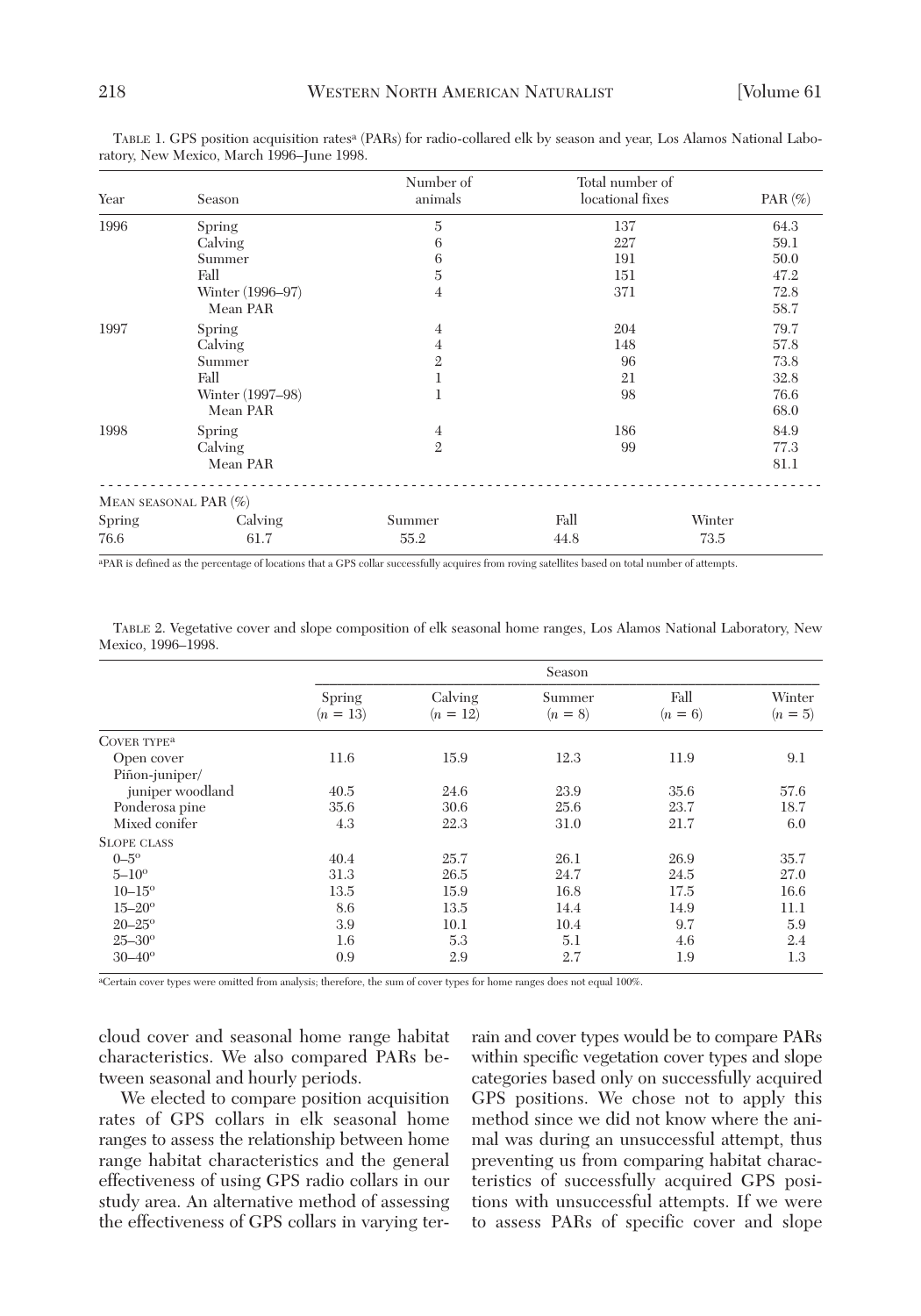

Fig. 1. Position acquisition rates by hourly time period. Significant differences between hourly time periods were determined by calculating 95% confidence intervals; nonoverlapping confidence intervals indicated a significant difference.

types based only on successfully acquired GPS positions without accounting for missing GPS positions, we could over- or underestimate specific habitat (slope, cover) PARs. Furthermore, potential error associated with each point (108 m) could result in inaccurate interpretation since the location could occur within any 1 of 4 GIS coverage pixels (a pixel is  $30 \times$ 30 m), each of which could contain different cover and slope types. Unless we have a very high PAR within a relatively homogenous habitat type with respect to vegetation and terrain, we will be unable to accurately identify PARs for a specific cover or slope type. One way to correct for this would be to program a collar to attempt to acquire a fix in very short time intervals (i.e., ≤10 minutes), thereby allowing the researcher to fill in the voids of missing data based on successfully acquired positions. In this study we programmed collars to acquire a fix every 23 hours. As a result, animals could move large distances between position fix attempts through multiple habitat and slope types, making it virtually impossible to identify what type of terrain and cover type the animal was in when a fix was not successfully acquired.

We calculated PARs for individual animals ranging from 54% to 96%, similar to what has been found in other studies of GPS collars (Rodgers et al. 1995, Moen et al. 1996, Rodgers et al. 1996, Edenius 1997). PARs of about 86% in the study area have been reported using a test collar (Bennett et al. 1997), and in this study we report a mean PAR of 69% for collared animals. The difference between rates in this study and rates found with the test collar may be a result of several factors. First, if animals are moving at a pace greater than normal walking while a GPS position is being attempted, a fix may not be obtained within the allotted receiving time. Backpack trial tests performed by Edenius (1997) in northern Sweden indicated that a movement rate of 3–4  $km \cdot h^{-1}$  may reduce PAR under forest canopy. We observed a reduction in PAR during studies of the test collar as it was in the process of being transported by a vehicle at speeds above  $8 \text{ km} \cdot \text{h}^{-1}$  between test locations. In contrast, Moen et al. (1996) reported that movement by GPS-collared moose did not affect PAR. Second, the test collar was placed on an elevated stand simulating the height of an adult elk with the collar situated in a normal position (dorsal GPS antenna, ventral transmitter). If a collar shifts when a GPS fix is being attempted (such as when an animal is bedded down), the GPS unit may be out of "sight" of the roving satellites and thus might be unable to successfully acquire a fix (Rodgers et al. 1995). This interference may also occur with VHF collars. However, the user has the option of altering position for further location attempts, whereas the amount of time a GPS collar attempts a fix is preprogrammed into the collar and minimized to reduce battery use (e.g., 3 minutes). Third, analysis of the test collar data tested only a single type of error, that of acquiring a GPS position. Because a hand-held uplink receiver was used to obtain position data in the collar testing, PAR error (or data loss) associated with satellite uplink and data transmission was untested. However, this would not appear to be a significant source of data loss since the collar continuously uplinks data over the course of an extended period of time (6 hours on every 3 days in the case of this study), thus providing multiple opportunities for successful data transmission. Although we report a lower overall mean PAR for collared animals compared to the test collar, PAR increased considerably following refurbishment of the collars (1996 vs. 1998). This may be due partially to advancements made in the antenna system following initial deployment of collars on the animals. Technological advances in collar components, particularly the antenna, may have resulted in higher PARs in the collars deployed on animals after 1996 (Stan Tomkiewicz, Telonics, Inc., personal communication), thus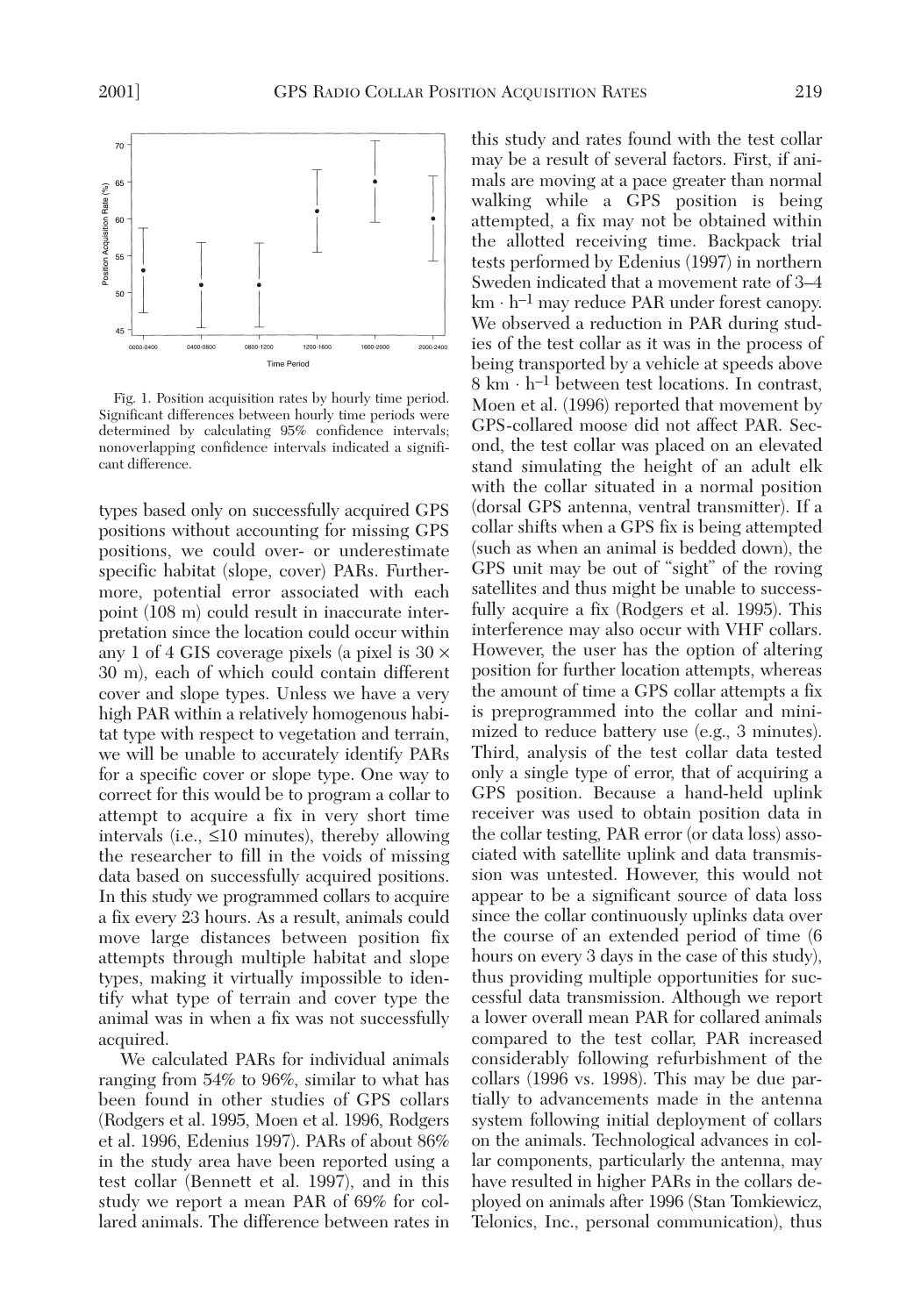affecting overall results of the data analysis. More extensive comparisons of future generations of these collars to current versions of the collar should be performed.

Although the combination of cover type and terrain did not produce a model that significantly predicted GPS collar PAR, we observed lower rates in animals with home ranges that had a greater composition of tall forested cover types and steeper terrain, and higher PARs in animals with home ranges consisting of more open cover types and less steep terrain. Other studies have also shown a decline in PAR as tree density, tree height, and canopy closure increased (Rempel et al. 1995, Rodgers et al. 1996, Edenius 1997, Moen et al. 1997). The noticeable effect of highrelief terrain on the ability of GPS collars to acquire fixes has also been observed in other studies (Moen et al. 1997, Rutter et al. 1997).

GPS position acquisition rates tended to decrease with overcast conditions. Lower rates during overcast conditions may be related more to animal behavior than to ability of the GPS unit to observe roving satellites. Although certain meteorological conditions may diffuse the signal between satellites and the GPS collar, this would more likely affect accuracy of location fix than PAR (Trimble Navigation 1996). If we assume that greater cloud cover and lower cloud base heights indicate periods of precipitation events (i.e., snowfall, rainfall), then thermoregulatory responses may cause animals to move into more thickly forested areas and/or onto steeper slopes, either of which may result in some reduction in PAR.

We also report higher PARs between noon and midnight compared to midnight and noon, which is in contrast to what has been found in other studies. Moen et al. (1997) reported lower PARs of GPS-collared moose during daytime hours and suggested this was due to animals seeking shade during daytime increases in temperature. Although our results differed, we did find lower (but not statistically significant) PARs during warmer months when animals were likely attempting to cool themselves by seeking greater canopy cover and steeper slopes during daytime hours. Also, terrain varies dramatically within home ranges of some of the collared animals during summer months, from approximately 2100 to 3000 m, indicating that animals may utilize higher, cooler elevations during periods of warm temperatures. Lowest PARs were observed for elk that spent most of their time in more mountainous terrain within ponderosa pine and mixed-conifer habitats. These areas also consist of steep mountain slopes with narrow canyons, which may limit the satellite observation and transmission success rate of the GPS collar.

The initial high cost of GPS collars can prohibit the purchase of multiple collars, which in turn can reduce sample size of the target species being studied. Conversely, costs associated with use of VHF collars (e.g., aircraft time) may limit the number of animals that can be collared, thus reducing the quality of the study (Rodgers et al. 1996). Depending on study objectives (i.e., detailed daily movement patterns vs. general seasonal migration routes), VHF collars could be used in conjunction with GPS collars to reduce overall costs.

The preprogramming capability of GPS collars for obtaining positions provides the user an opportunity to select specific periods of the day/night during which to monitor the target animal. Although the version of GPS collar used in this study required all programming to be performed by the manufacturer prior to deploying the collar on to the animal, more recently developed versions allow the user to program the collar while in-hand. Additionally, other manufacturers' models of GPS collars allow the user to make programming changes to the collar while the collar is still on the animal via a remote radio communication link between the GPS collar and a command unit operated by the user (Rogers et al. 1996). Development and application of GPS radio collars for use in animal studies is relatively new to the field of wildlife research but shows much promise as an effective means of tracking wildlife. However, only a limited number of studies have evaluated the usefulness of these collars for tracking wildlife, particularly with respect to assessing PARs under varying environmental conditions (i.e., weather, topography, terrain).

We believe the use of GPS collars to be more effective than VHF units in tracking elk in our study area based on (but not limited to) greater estimated accuracy of locations, preprogramming capability of the collars, reduction in logistical concerns (i.e., access to remote or restricted areas), and reduction of personnel needs and costs as the study progresses.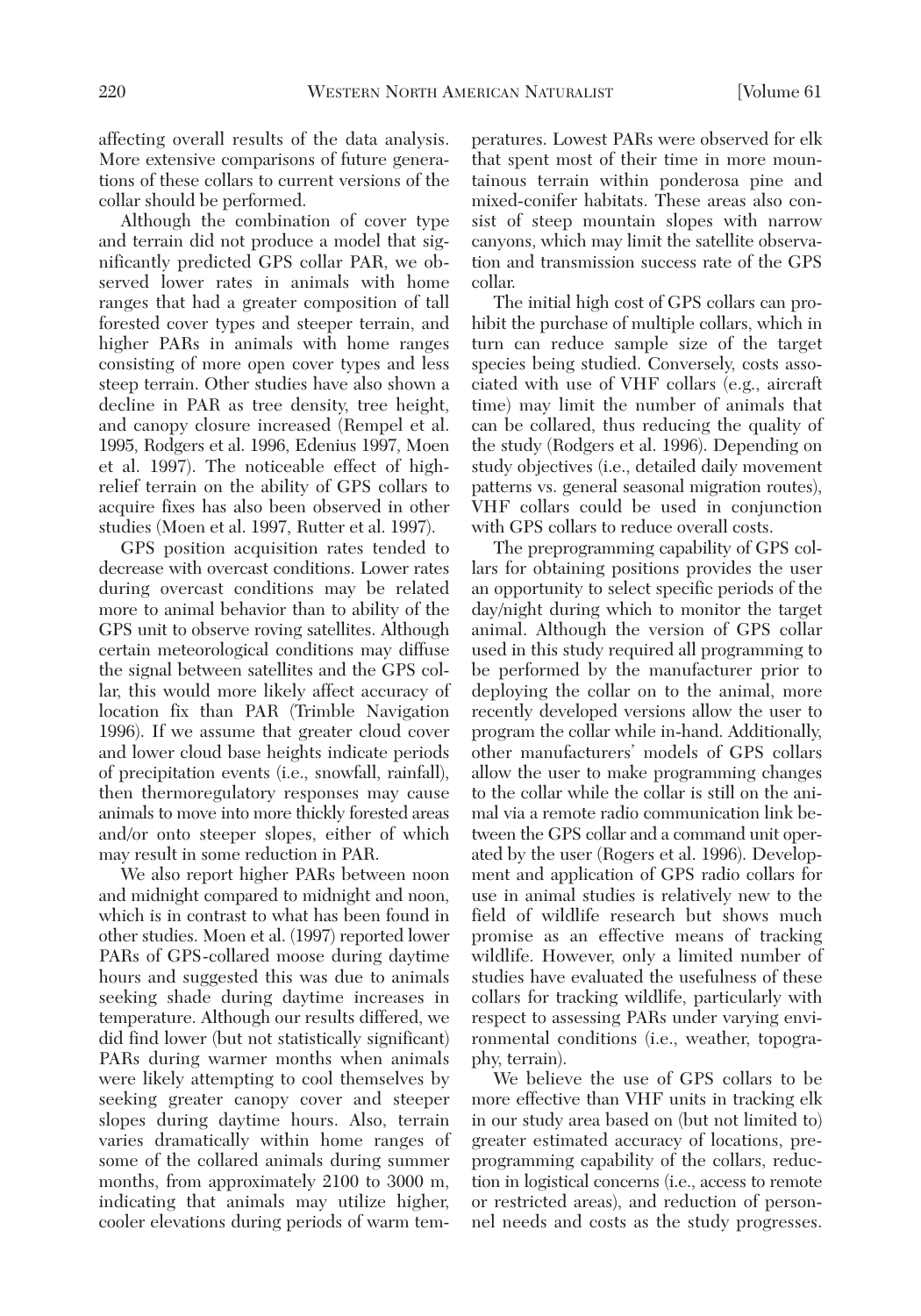Wildlife researchers should evaluate their data requirement needs (frequency of location positions) and labor costs of tracking animals using VHF telemetry prior to the use of GPS radio collars. Researchers should also identify potential effects that terrain and cover types within their study area could have on GPS collar PAR and locational error with respect to their study objectives.

# ACKNOWLEDGMENTS

This study was funded by the Environment, Safety, and Health Division of Los Alamos National Laboratory, Los Alamos, New Mexico. Special thanks go to R. Robinson, M. Salisbury, T. Haarmann, D. Keller, and L. Naranjo for field crew support and H. Hinojosa, L. Lujan-Pacheco, and T. Hiteman for editing and formatting the manuscript. We thank L. Hansen and S. Loftin for reviewing the manuscript and M. Mullen for statistical advice.

## LITERATURE CITED

- ALLEN, C.D. 1996. Elk response to the La Mesa fire and current status in the Jemez Mountains. Pages 179–195 *in* C.D. Allen, editor, Fire effects in southwestern forests: proceedings of the Second La Mesa Fire Symposium, 29–31 March 1994, Los Alamos, New Mexico. General Technical Report RM-GTR-286, Rocky Mountain Forest and Range Experiment Station, U.S. Department of Agriculture, Fort Collins, CO.
- BENNETT, K.D., J.R. BIGGS, AND P.R. FRESQUEZ. 1997. Determination of locational error associated with GPS radio collars in relation to vegetation canopy and topographical influences of north-central New Mexico. Los Alamos National Laboratory. Report LA-13252-MS. 14 pp.
- BIGGS, J.R., K.D. BENNETT, AND P.R. FRESQUEZ. 1999. Resource use, activity patterns, and disease analysis of Rocky Mountain elk (*Cervus elaphus nelsoni*) at the Los Alamos National Laboratory. Report LA-13536-MS. 44 pp.
- BROWN, D.E. 1982. Biotic communities of the American Southwest, United States, and Mexico. *In:* Desert plants. Volume 4. University of Arizona, Tucson.
- DEAT, A., C. MAUGET, R. MAUGET, D. MAUREL, AND A. SEMPERE. 1980. The automatic, continuous and fixed radio tracking system of the Chize Forest: theoretical and practical analysis. Pages 439–451 *in* C.J. Amlaner, Jr., and D.W. Macdonald, editors, A handbook on radiotelemetry and radio tracking. Pergamon Press, Oxford.
- EDENIUS, L. 1997. Field test of a GPS location system for moose *Alces alces* under Scandinavian boreal conditions. Wildlife Biology 3:39–43.
- ERDAS. 1994. ERDAS field guide software manual. Pages 241–244. ERDAS, Inc., Atlanta, GA.
- ESRI. 1991. ARC/INFO command references guide. Environmental Systems Research Institute, Redlands, CA.
- FINDLEY, J.S., A.H. HARRIS, D.E. WILSON, AND C. JONES. 1975. Mammals of New Mexico. University of New Mexico Press, Albuquerque. 360 pp.
- FREUND, J.E., AND R.E. WALPOLE. 1987. Mathematical statistics. Prentice Hall, Inc., Englewood Cliffs, NJ. 376 pp.
- HANSEN, M.C., G.W. GARNER, AND S.G. FANCY. 1992. Comparison of three methods for evaluating activity of Dall sheep. Journal of Wildlife Management 56:661–668.
- HOFFMEISTER, D.F. 1986. Mammals of Arizona. University of Arizona Press and Arizona Game and Fish Department. 602 pp.
- KEATING, K.A. 1995. Mitigating elevation-induced errors in satellite telemetry locations. Journal of Wildlife Management 59:801–808.
- KENNEDY, M.L., A.E. HOUSTON, G.W. COOK, AND J.R. OUELLETTE. 1998. Use of satellite telemetry for monitoring movements of coyotes: a pilot study. Wildlife Society Bulletin 26:557–560.
- KIE, J.G., J.A. BALDWIN, AND C.J. EVANS. 1994. CALHOME home range analysis program, electronic user's manual. U.S. Forest Service, Pacific Southwest Research Station, Fresno, CA.
- KOCH, S.W., T.K. BUDGE, AND R.G. BALICE. 1997. Development of a land cover map for Los Alamos National Laboratory and vicinity. Los Alamos National Laboratory Report LA-UR-97-4628. 8 pp.
- LOFT, E.R., AND J.G. KIE. 1988. Comparison of pelletgroup and radio triangulation methods for assessing deer habitat use. Journal of Wildlife Management 52:524–527.
- LONG, D.H., W.D. HACKER, AND S.M. FETTIG. 1997. Elk degradation of forest resources in Bandelier National Monument. *In*: Abstracts of the 30th Joint Annual Meeting of the Wildlife Society, New Mexico and Arizona Chapters, and American Fisheries Society, Arizona-New Mexico Chapter, February 1997.
- MCCORQOUDALE, S.M., K.J. RAEDEKE, AND R.D. TABER. 1986. Elk habitat use patterns in the shrub steppe of Washington. Journal of Wildlife Management 50: 664–669.
- MOEN, R., J. PASTOR, AND Y. COHEN. 1997. Accuracy of GPS telemetry collar locations with differential correction. Journal of Wildlife Management 61:530–539.
- MOEN, R., J. PASTOR, Y. COHEN, AND C.C. SCHWARTZ. 1996. Effects of moose movement and habitat use on GPS collar performance. Journal of Wildlife Management 60:659–668.
- REMPEL, R.S., A.R. RODGERS, AND K.F. ABRAHAM. 1995. Performance of a GPS animal location system under boreal forest canopy. Journal of Wildlife Management 59:543–551.
- RODGERS, A.R., AND P. ANSON. 1994. Animal-borne GPS: tracking the habitat. GPS World 5:20–32.
- RODGERS, A.R., R.S. REMPEL, AND K.F. ABRAHAM. 1995. Field trials of a new GPS-based telemetry system. Biotelemetry 13:173–178.
	- \_\_\_\_\_\_. 1996. A GPS-based telemetry system. Wildlife Society Bulletin 24:559–566.
- RUTTER, S.M., N.A. BERESFORD, AND G. ROBERTS. 1997. Use of GPS to identify the grazing areas of hill sheep. Computers and Electronics in Agriculture 17:177–188.